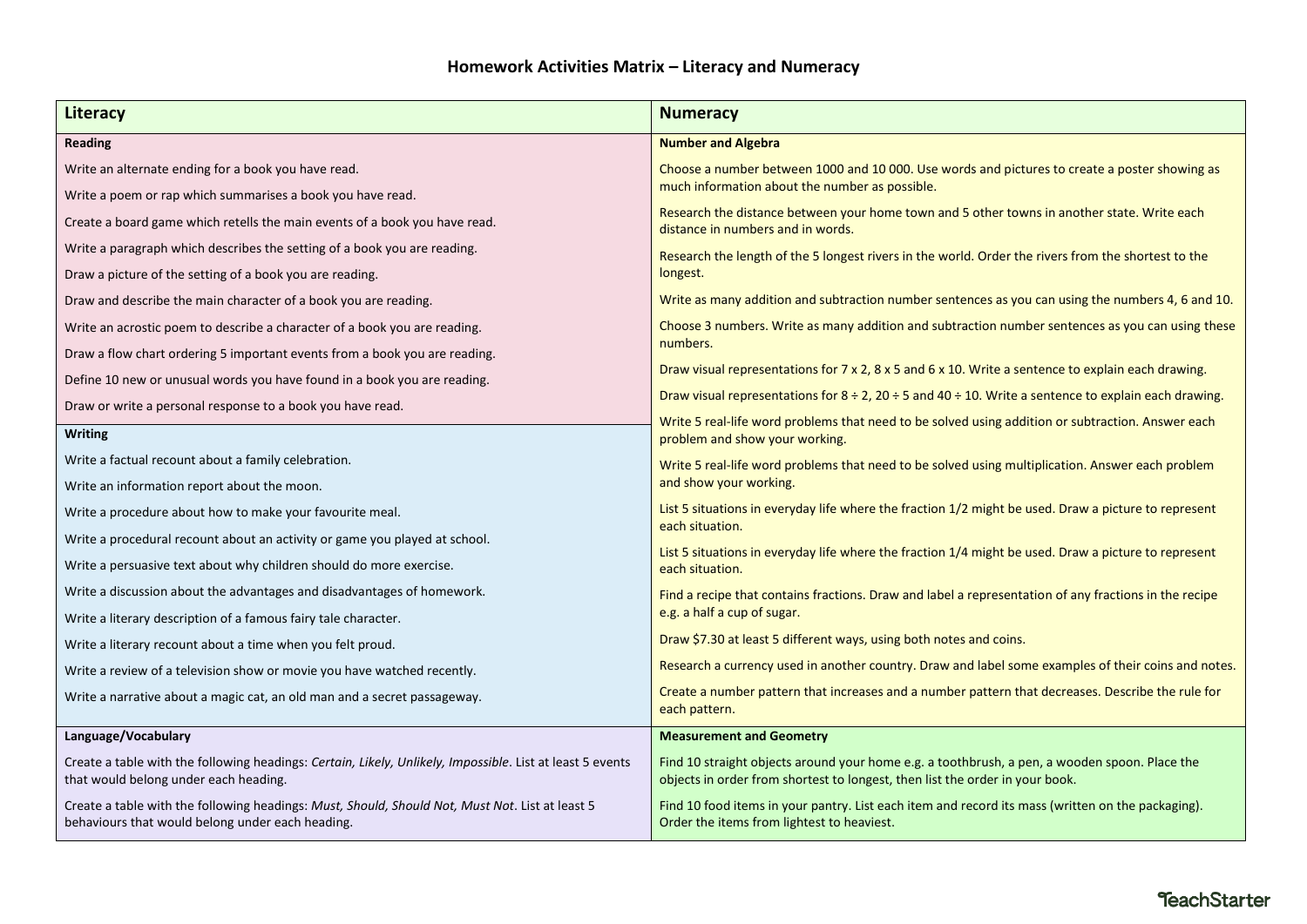## **Homework Activities Matrix – Literacy and Numeracy**

| Choose a topic that interests you. Draw a Venn diagram to compare words you might use in a factual<br>report about the topic and words you might use in a narrative. | Find 10 liquid items in your fridge. List each item and record its capacity (written on the packaging).<br>Order the items from least to greatest capacity. |
|----------------------------------------------------------------------------------------------------------------------------------------------------------------------|-------------------------------------------------------------------------------------------------------------------------------------------------------------|
| Look through newspapers or magazines and cut out any examples of contractions you find. Use these<br>examples to create a contractions collage.                      | Make a list of activities that take approximately one minute to complete. Time yourself completing<br>each activity to see if you were correct.             |
| Write 5 descriptive sentences about an interesting or unusual character. In each sentence, circle the<br>subject and underline the verb.                             | Create a timetable for all the important events in your day. These might include waking up, eating<br>meals, going to and from school and going to bed.     |
| Create a table with the following headings: Doing, Thinking, Saying. List at least 5 actions (verbs) that<br>you have done during the day under each heading.        | Use a net to create a model of a 3D shape of your choice. Describe as many key features of the shape<br>as you can.                                         |
| Imagine that you are telling a friend about a movie that you enjoyed. Create a word bank of<br>vocabulary that you might use when expressing your opinion.           | Choose a 3D shape of your choice. Create a mind map showing all the places you might find this<br>shape in everyday life.                                   |
| Imagine that you are telling a friend about a book that you did not like. Create a word bank of<br>vocabulary that you might use when expressing your opinion.       | Use a grid to draw a map of an amusement park. Include coordinates and a key to explain any<br>symbols you have used.                                       |
| Choose a hobby that you enjoy. Create a word bank of technical vocabulary related to your hobby.<br>Try to brainstorm at least 20 words.                             | Write a detailed set of directions (at least 5 instructions) explaining how to get from your front door<br>to another part of your home.                    |
| Choose 3 pairs of homophones. Draw a picture of each pair of words to show the difference in their<br>meanings e.g. whale and wail.                                  | Find one example of natural symmetry and one example of built symmetry around your home. Draw<br>each example and show the lines of symmetry.               |
|                                                                                                                                                                      |                                                                                                                                                             |
|                                                                                                                                                                      | Draw 10 angles that you can find around your home.                                                                                                          |
| <b>Spelling</b>                                                                                                                                                      | <b>Statistics and Probability</b>                                                                                                                           |
| Write your spelling words in alphabetical order.                                                                                                                     | Toss a coin twice and record the outcome. Repeat the experiment two more times.                                                                             |
| Colour code your spelling words according to the vowels and consonants.                                                                                              | Describe what you notice about your results.                                                                                                                |
| Write your spelling words in an interesting font.                                                                                                                    | Roll a dice times 6 times and record the outcome. Repeat the experiment two more times.                                                                     |
| Write each of your spelling words with the letters jumbled up.                                                                                                       | Describe what you notice about your results.                                                                                                                |
| Write your spelling words showing breaks for each syllable.                                                                                                          | Choose 10-20 items of clothing from your cupboard. Sort your clothes into categories and                                                                    |
| Write the dictionary definition of each of your spelling words.                                                                                                      | make a tally showing how many of each item you have.                                                                                                        |
| Write each of your spelling words in a meaningful sentence.                                                                                                          | List 5 questions that you could ask your friends if you were doing a survey. Explain how you<br>might display your data.                                    |
| Write a paragraph which includes your spelling words.                                                                                                                |                                                                                                                                                             |
| Write a true or false statement for each of your spelling words.                                                                                                     |                                                                                                                                                             |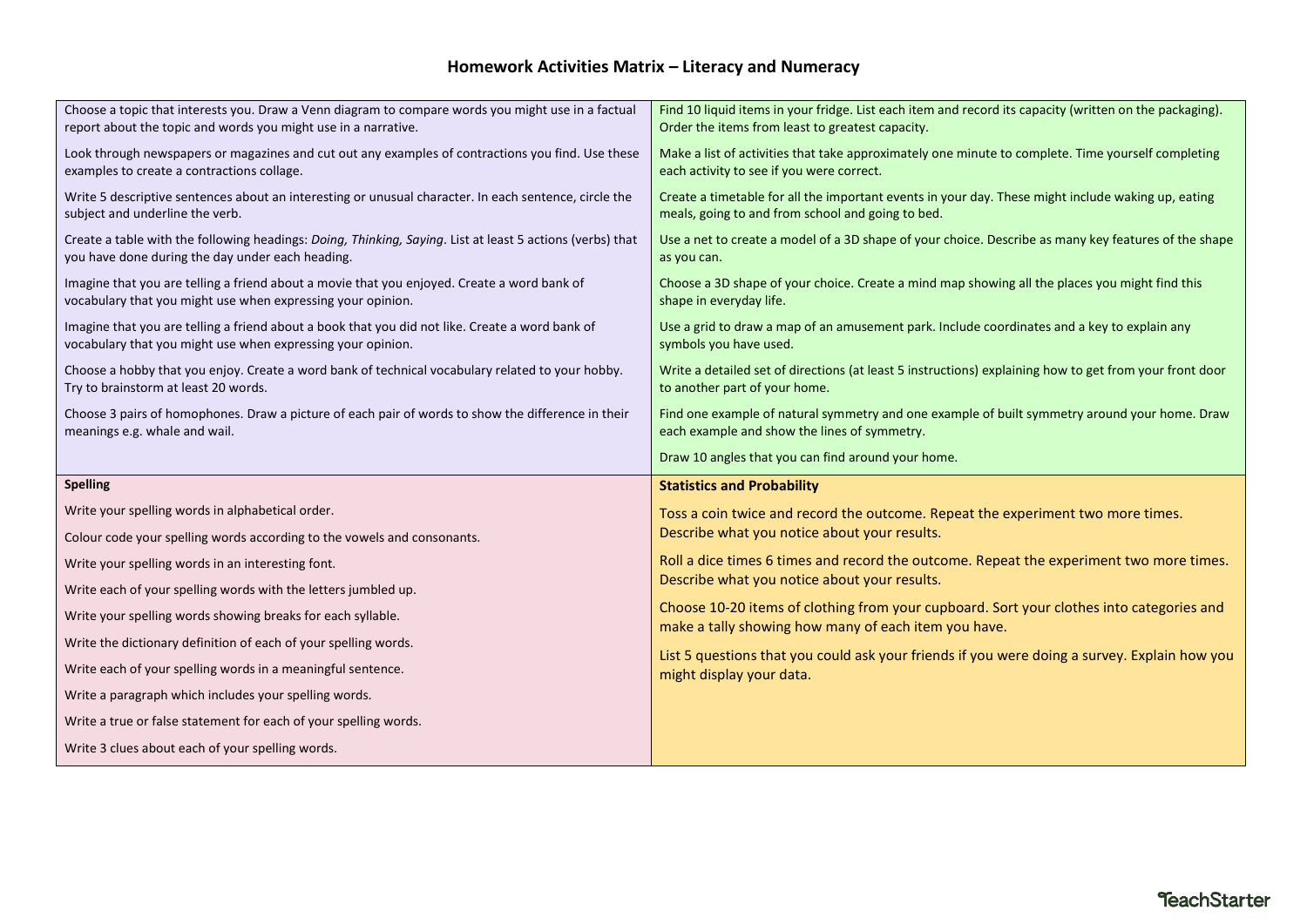| <b>Science</b>                                                                                                                                           | <b>HASS</b>                                                                                                                                        | <b>Other</b>                                                                                                                                                       |
|----------------------------------------------------------------------------------------------------------------------------------------------------------|----------------------------------------------------------------------------------------------------------------------------------------------------|--------------------------------------------------------------------------------------------------------------------------------------------------------------------|
| <b>Biological Science</b>                                                                                                                                | <b>History</b>                                                                                                                                     | <b>The Arts</b>                                                                                                                                                    |
| Find 5 non-living things from around your home. Draw<br>each object and label its observable features.<br>Choose an animal. Research and record how your | Write a letter to your school principal explaining why<br>'Acknowledgement of Country' should be observed at<br>the start of each school assembly. | How might two friends act during a sleepover? Create a<br>mind map showing the ways they might use their voice,<br>faces and bodies to portray their excitement.   |
| animal grows, moves, eats and reproduces.                                                                                                                | Write a list of special events that your family celebrates.<br>Choose one to describe in greater detail.                                           | Listen to a piece of instrumental music. As you listen,<br>draw a response to the music on a piece of paper using                                                  |
| Draw a Venn diagram to compare living things and non-<br>living things.                                                                                  | Choose an aspect of daily life e.g. clothes, toys,                                                                                                 | patterns or images.                                                                                                                                                |
| <b>Chemical Sciences</b>                                                                                                                                 | transport. Interview an older person about how this<br>aspect of life has changed since they were younger.                                         | Collect a range of natural materials from around your<br>home e.g. leaves, twigs, flowers. Use these to create a                                                   |
| Leave an ice cube on a bench (in a cup) for one hour.<br>Record the changes that you observe during this period.                                         | Geography                                                                                                                                          | nature collage.                                                                                                                                                    |
| Find 5 solid items and 5 liquid items in your fridge.<br>Suggest what might happen to each item if it was<br>heated.                                     | Choose a country which neighbours Australia. Research<br>and record 10 interesting facts about the natural or<br>human features of this country.   | <b>Technologies</b><br>Think of an everyday problem you might experience e.g.<br>there is no food in the cupboard for dinner. Write a                              |
| Choose a food that is solid. Draw a flow chart to<br>demonstrate the process of the solid becoming a liquid.                                             | Choose a climate type. Do a PMI chart (plus, minus,<br>interesting) about what it would be like to live in this<br>climate.                        | series of steps you could follow to solve the problem.<br>Choose one occupation in our community. Create a<br>mind map showing the variety of ways this occupation |
| <b>Earth and Space Sciences</b>                                                                                                                          | Describe a place that is special to you. Explain the                                                                                               | uses technology.                                                                                                                                                   |
| Make a list of possible consequences that would occur if<br>the sun's light no longer reached the earth.                                                 | emotions you feel about this place and why you might<br>have these feelings.                                                                       | Choose a technological device that you have in your<br>home. Write a paragraph explaining how you and your                                                         |
| Observe the moon each night this week. Draw a<br>detailed diagram of what it looks like each evening.                                                    | <b>Civics and Citizenship</b><br>Describe a situation that might arise at home or at                                                               | family use this device.<br><b>HPE</b>                                                                                                                              |
| Draw a Venn diagram to compare the characteristics of<br>day and night.                                                                                  | school where a decision could be made by voting.<br>Imagine you are the leader of your own country. List                                           | Write a paragraph about a time that you overcame a<br>tough challenge. Explain what helped you to complete                                                         |
| <b>Physical Sciences</b>                                                                                                                                 | and explain at least 5 rules that you would put in place.                                                                                          | the task and how you felt once you succeeded.                                                                                                                      |
| Create an informative poster showing different sources<br>of heat energy. Draw a picture and write a brief                                               | Write a recount about a time you participated in a<br>school or community event.                                                                   | Create an informative poster showing how to make<br>your classroom a safe, healthy and fun place to learn.                                                         |
| definition of each source.                                                                                                                               |                                                                                                                                                    | Every day this week, record an activity you have done to                                                                                                           |
| Describe an everyday situation where a temperature<br>change occurs due to movement of heat. Draw a<br>diagram to accompany your description.            |                                                                                                                                                    | help your body or your mind stay healthy.                                                                                                                          |